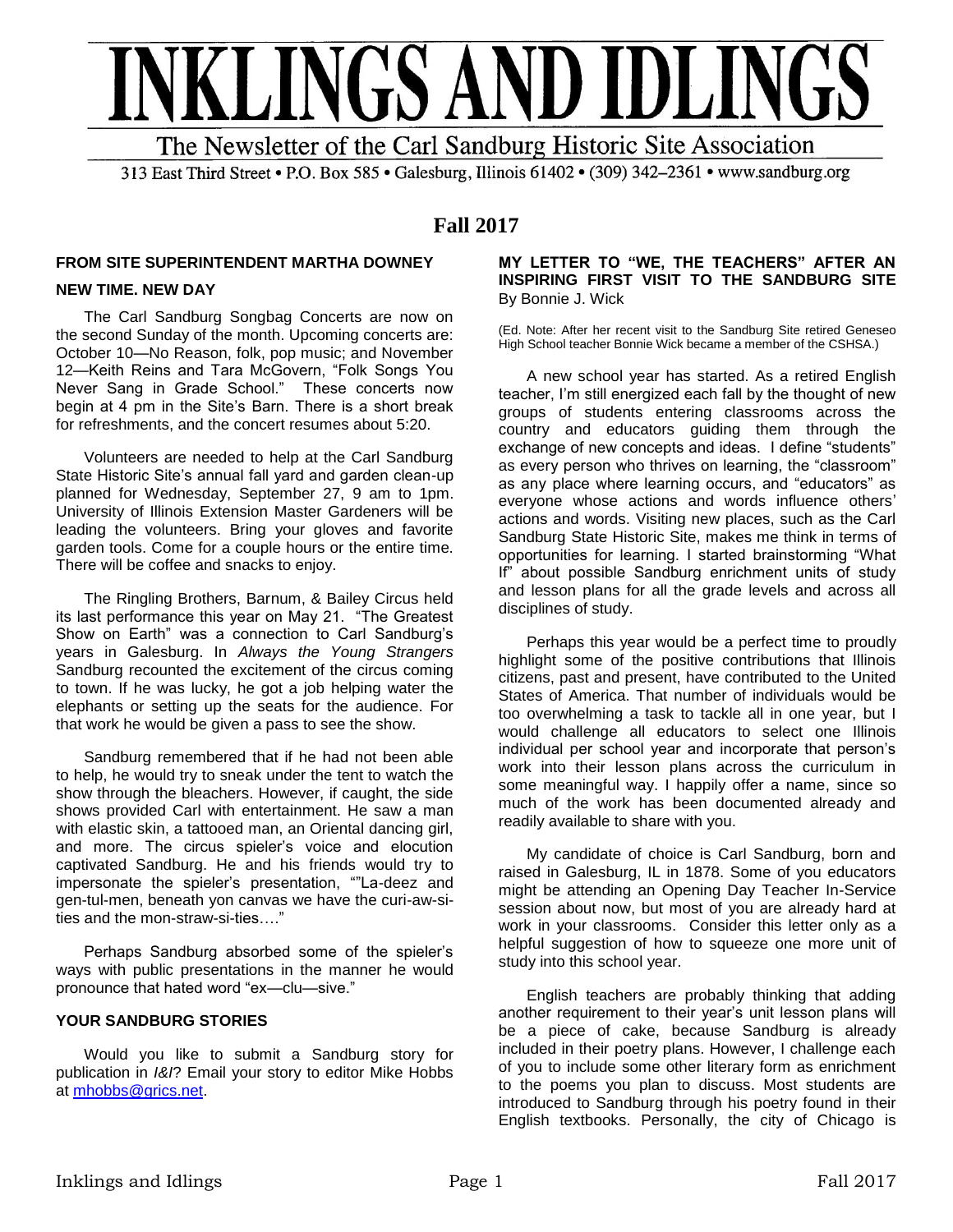forever personified as a living entity because of Sandburg's poem "Chicago." Whenever I travel to Chicago, to me it's always "the city of the big shoulders." And the fog coming off the waters of Lake Michigan comes "on little cat feet" thanks to Sandburg's writing skills. But, we educators could instill so much more pride in living in Illinois if we added more Sandburg to our curriculum. Sandburg had three daughters and they inspired him to write short, humorous vignettes for children in his *Rootabaga Stories* and *Rootabaga Pigeons* books. His natural gift of expression with words brings joy to young and old alike when they read aloud these often nonsensical vignettes just to hear the musical qualities of the spoken word. I'd recommend selections from these works as the next step after enjoying Dr. Seuss books. Sandburg was a newspaper reporter in Chicago for many years, but I was pleasantly surprised to learn that he was also the *Chicago Daily News* film critic for eight years. Older students might be inspired to watch some of these film classics after reading a Sandburg's review when the movie was first shown in theaters.

Music teachers and all music lovers would enjoy leafing through Sandburg's anthology, *The American Songbag.* High school music classes, speech classes, and history classes might enjoy hearing America's history come alive through lyrics written long ago--by known and unknown authors--and sung by Sandburg, because he valued those expressions of what issues were important to the people in those times. For enrichment, I would bet that Sandburg would have loved to hear students nominate current songs and be prepared to defend- passionately but also factually--the issues these songs express that would make them worthy to be added to Sandburg's anthology. Sandburg also liked to finish his poetry reading programs with playing his guitar and singing a few of the *American Songbag* songs just for the joy of singing. And, how might high school students react if you just mentioned to them that (back in the day) Carl Sandburg had won a Grammy for his performance with the New York Philharmonic Orchestra? As an enrichment opportunity, consider combining the music classes, speech classes, and history classes to listen and later share student reactions to hearing this performance.

Social Studies teachers could relax, because it is pretty much common knowledge that Sandburg wrote about Abraham Lincoln. During his life Sandburg received three Pulitzer Prizes. One of those was for *Abraham Lincoln: The War Years*. However, were you aware that so great was America's respect for Sandburg's literary contributions, that he was one of only a handful of private citizens ever to be invited to address a Joint Session of Congress? In addition, expand into specific areas where Sandburg's writings revealed more insights about how Lincoln dealt with the job of being President of the United States. This information could inspire students to discover that knowledge of the present comes from more in-depth knowledge of the past. Sandburg took his own political opinions very seriously. For enrichment, push the boundaries a little and suggest that students might search for some of Sandburg's

investigative reporter news articles or his essays about the political concerns of his time. Another enrichment possibility might start with interested students reading *Always the Young Strangers*, Sandburg's autobiography. I've always found it as important to learn as much as possible about an author's life as it is to learn from the author's ideas expressed through his or her writings. What happened in their lives that created their opinions about how to live in the world and how to treat other people. That, to me, is an important part of life-long learning. Perhaps the teacher and students could meet and share their ideas about how this project could best be presented and evaluated.

Agriculture, Building Trades, and Industrial Arts instructors might possibly be squirming to think of any way there would be something in their areas of study that is remotely connected--in a practical and realistic way--to Carl Sandburg. But they'd be pleasantly surprised. The Sandburg family raised prize-winning goats. More specifically, Carl's wife Lillian was a nationally prominent breeder of goats with her interest in genetic manipulation. Her herd consisted of Nubian, Saanen, and Toggenburg breeds which she referred to as her Chikaming herd. For enrichment, research the Sandburg family's move from the Midwest to North Carolina and its effect on Sandburg, the writer and owner of Connemara Farm. Compare the design of Sandburg's birthplace cottage with today's trend toward the "Tiny House" layouts. What was a necessity for Sandburg's parent's selection of a home is now becoming a choice for some of today's home buyers. Another possible enrichment idea might be to research the good friendship that existed between Carl Sandburg and famous architect Frank Lloyd Wright and what qualities they admired in each other.

Now, I don't aim to create feelings of frustration and despair for today's busy and already overbooked teaching schedules. A great source of information is already available to you. The knowledgeable and helpful Site Interpreter and volunteers are willing to personally guide you through the Carl Sandburg State Historic Site, perfectly situated in west-central Illinois in Galesburg. They are ready to show visitors the Carl Sandburg birthplace cottage, stroll with you through the garden area, and give tours of a small but well-designed and very informative museum. One of several highlights displayed in the museum is Sandburg's guitar which he used during his poetry recitations. Another treasure on display is the N.C. Wyeth Lincoln drawing. Feel free to ask questions along the way. Before leaving the Sandburg Site you might wish to return to the museum's bookstore which has a nice variety of books, a CD of Sandburg singing select songs from his *American Songbag*, and copies of a select few of Sandburg poems written in his own handwriting. These are available for purchase.

So, teachers, if you want to instill in your students a sense of pride and a connection with our Illinois contributors to America's history and reinforce the feeling that there is still more to be discovered and created by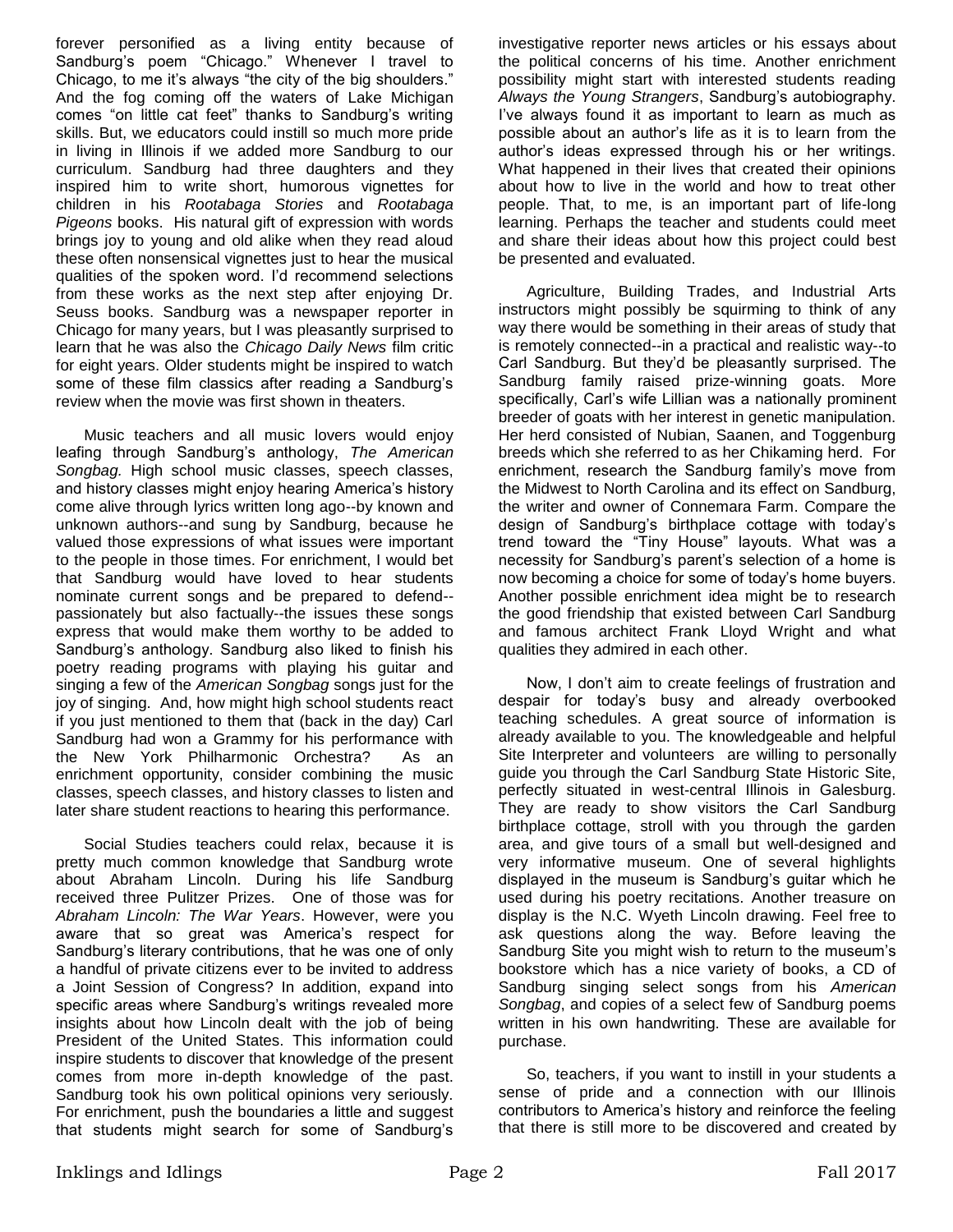their generation, then incorporating a little bit (or a little bit more) of Carl Sandburg's legacy into your classroom studies might be a great place to start. Sandburg was very much a believer that "we, the people" was the source of power to succeed at any task. Carl Sandburg never lost his belief that he spoke for and was a part of "the people."

I know that after my first visit to the Sandburg Site, I felt inspired, empowered, and proud to be a part of "the people" that Sandburg so treasured.

#### **RECONNECTING WITH GALESBURG'S NATIVE SON** By Rebecca Susmarski

(Editor's Note: Rebecca Susmarski was elected to the CSHSA Board of Directors in May, 2017. She grew up in Oak Lawn, IL and graduated from Loyola University Chicago in 2012 where she majored in journalism and history and minored in political science. While at Loyola she interned at the Abraham Lincoln Presidential Library in Springfield and for U.S. Congresswoman Judy Biggert. She says that she most enjoyed giving historical tours of the Capitol during her internship for Congresswoman Biggert. Rebecca is a reporter for the Galesburg *Register-Mail.*

I'll admit that before I moved to the city of Galesburg last year and joined the Carl Sandburg Historic Site Association Board, I didn't know much about Carl Sandburg's life.

I had been familiar with some of his works, as I read several of his poems in middle school and portions of his two-part Abraham Lincoln biography in college. I didn't know, though, that Sandburg also penned movie reviews, an autobiography, political pieces, and children's books, as well as countless articles and columns. I never appreciated how well he related to different audiences depending on the piece he wrote, or how humorous he could be, as he demonstrated in his autobiography:

*Many have written and spoken it, "I was born why?" Seeking the answer in brief, some have summarized it, "I was born because my father and mother met and exercised between them an ancient act of passion, love and generation." In my case the announcement came, "Det ar en pojke," the Swedish for "It is a boy," and so definitely not, 'Det ar en flicka." ... I was a welcome man-child.* 

Sandburg did so much to earn the title of "Galesburg's native son," but why would I join a board devoted to promoting a man's legacy without knowing many details about that legacy? By getting to know Sandburg better, I figured I would become much better acquainted with my new home. Learning about the history of a town usually helps me understand its people and the issues it faces in the present.

That proved to be the case with Galesburg. Now whenever I drive down South Street, I think of how Sandburg described it when he and his family lived there when he had been a child:

*South Street was dusty. The black dirt had been ground fine by wheels and horseshoes over many days of dry weather. My bare feet liked the feel of the street dust.* 

Working-class people still reside in the neighborhoods Sandburg called home, and their problems have not changed. After numerous manufacturers left Galesburg over the past few decades, many residents have struggled to make living wages. The U.S. Census Bureau estimates that the number of individuals living below the poverty line in Galesburg totals 24.6 percent.

Sandburg identified with socialist philosophy, because he saw the struggles of working people firsthand in Galesburg and elsewhere. He even served as editor of the *Social-Democratic Herald*, for which he wrote:

*Abraham Lincoln was a shabby, homely man who came from among those who live shabby and homely lives — the common people — and the working class. ... Among those who give praise and pay tribute to Lincoln today are grafters, crooks, political pretenders, and two-faced patriots who dine and wine and fatten on the toil of workingmen they sneer at on every day except election day.* 

As a reporter myself, I think of Sandburg's words during an election season whenever local candidates talk about how to bring manufacturing and living-wage jobs with benefits back to town.

Joining the Association may have taught me more about Sandburg and Galesburg on a personal level, but how does this knowledge benefit the community as a whole? Why is it important to support and join an organization that recognizes a key figure in Galesburg's history?

A community needs to know itself in order to thrive, just as a person needs to truly know themselves in order to live their most fulfilling life. When a community forgets its local history, it forgets the values it always had that helped it conquer challenges in the past. It also loses its ability to look back and understand when the seeds of an ongoing problem first sprouted. Without knowing such context, community members can't create a comprehensive solution that fully addresses the issue, and true progress can never be made.

We need to join and support local history organizations, and keep the heritage of our local figures alive, for the betterment of our collective future. Even if we aren't experts on the subject matter when we first sign up for an organization, we gain a greater appreciation for it — and for our community as a whole — the more we learn.

Sandburg, a lifelong student himself, would certainly approve of that approach.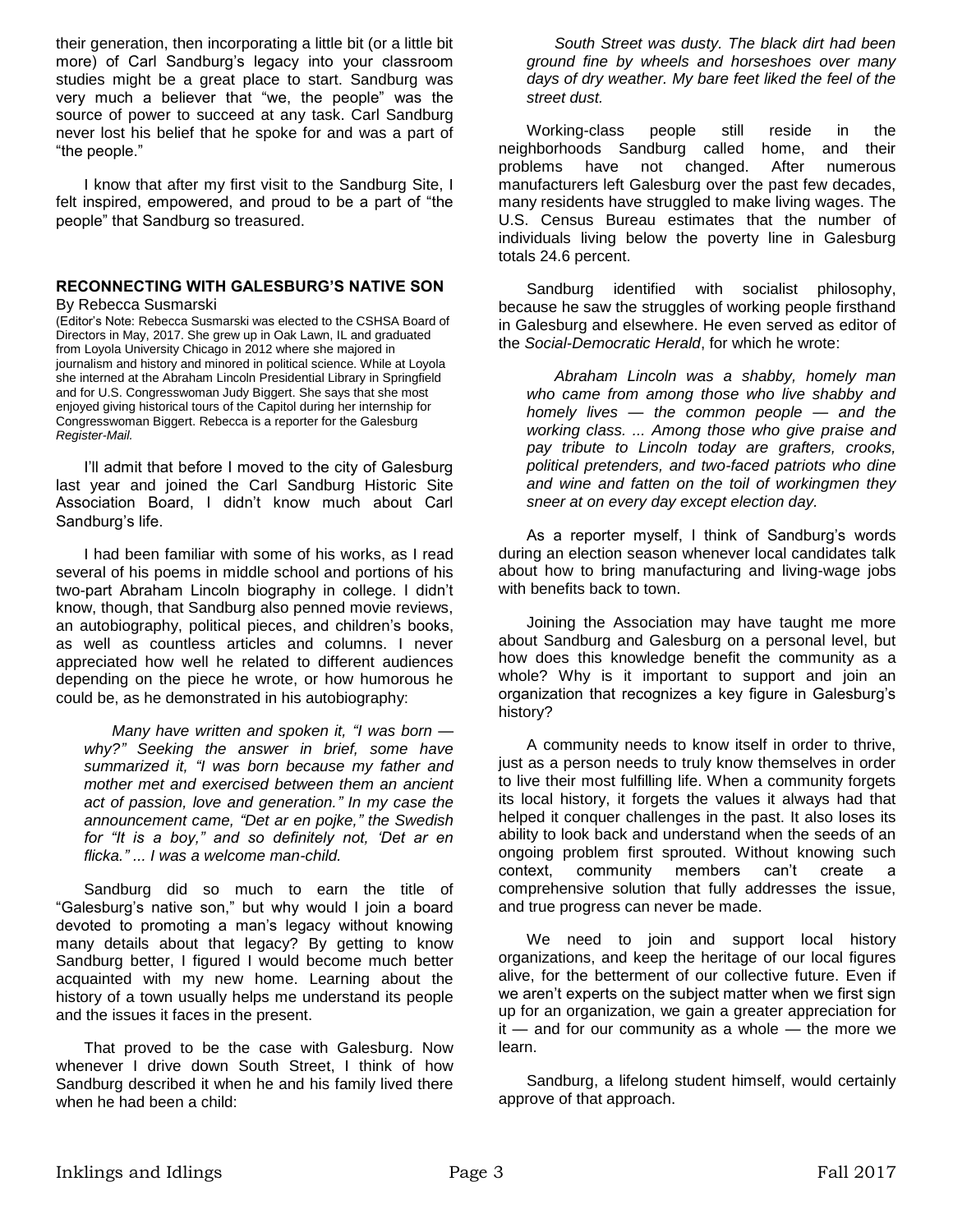By Barbara Schock

On August 29, 1891 the brakemen and conductors who worked for the railroad held a picnic at Highland Park in East Galesburg. The weather was pleasant, the park was in a lovely state of greenness, lake waters were calm, and families had full baskets of homemade food to eat.

The *Republican-Register* reporter estimated the crowd to be between 1,200 and 1,500 people. A variety of races were carried out for the young and those a little older. The conductors held a 100 yard foot race which was won by C.M. Hill. He received a gold emblem pin as a prize. C.A. Palmgren won the brakemen's race and received the same award. A girls' race was also conducted, and the prize was a box of candy. The boys' race was hotly contested with Clarence Hippert receiving a suit of clothes.

The fat man's race involved only two sprinters, Tom Maloney and S.E. Wilkinson. The latter was Grand Master of the Brotherhood of Railway Trainmen, so Maloney was considered to be very brave to be competing in the race.

Boat racing in single and double sculls was held on the west end of Lake Rice. The distance was a half mile and was completed in about 4.5 minutes. A gold handled silk umbrella was the prize. In the swimming race, the prize was a bound copy of *Trainman's Journal*.

The last race of the day was supposed to be a ladies' scull event, but the ladies were averse to rowing. It was finally decided the ladies would sit in the sculls while the men rowed. Three boats were thus "manned." Harry Turner with Nettie Boyd won the first prize while Mr. and Mrs. Woodward and Mr. and Mrs. Wilkinson finished second and third. Wilkinson admitted he had rowed a boat only four times before the race.

Before the racing events had finished the Gaines' Orchestra began playing for dancing. A large wooden platform had been constructed just for that purpose. George Sanderson did the calling, and the floor managers kept the dancers in proper formation. There was also a stand selling lemonade for refreshment.

An election for most popular conductor and brakeman was also held with Mrs. Wilkinson collecting the ballots in a box. Conductor Bradley and Brakeman Powell received the most votes. Each man received a solid gold watch charm to signify the honor. No doubt the charms were proudly worn and would be frequently noticed in the days ahead.

The dance continued until midnight when the band played "Annie Rooney" as a farewell.

More than likely the August Sandburg family spent the day at home as there was no one employed as a conductor or brakeman in their household.

Galesburg was becoming more of a union town in the early 1890s as the male workers of the city were joining together to strengthen their demands for the eight-hour day and better pay.

#### **IS CARL SANDBURG STILL RELEVANT IN THE 21ST CENTURY?**

By Rex Cherrington

It is far too late in the game to be the first to wonder out loud or in print about the contemporary relevance of Carl Sandburg. Whomever wonders this today will do so with the hope of not being the last. Carl Sandburg still seems larger than life to many of us although he has now been deceased for half a century. When we read of all that Carl Sandburg did in his lifetime, it is marvelous that we are reading about the accomplishments of a single human being.

The wise and wonderful words of William Wordsworth can't help but come to mind. Indeed, it is "The child that is the father of the man." We are fortunate that we know so much about the youth of Carl Sandburg. We know much about Galesburg through local history. We are fortunate to have two autobiographies that give us such insight into his early years.

*Always the Young Strangers* takes us from his earliest childhood memories up to the time that he returned from the Spanish-American War, and *Ever the Winds of Chance* picks up the story and takes us through his years at Lombard College and his early writing under the mentorship of Philip Green Wright.

When we think of the life's work of Carl Sandburg we see how fortunate he was to have been born into the family he did and to grow up in the community where he did. He was part of the Swedish community of Galesburg, Illinois, but his life was never limited to or by that group.

West-Central Illinois was the home to many who came from Sweden or descended from people who did. The communitarian experiment at Bishop Hill started bringing Swedes to West-Central Illinois in 1846. Many of the Bishop Hill settlers became dissatisfied with life in a religious colony and began to settle elsewhere, and many sent word to relatives still in Sweden of this wondrous part of the world. Employment on the Chicago, Burlington & Quincy Railroad and related businesses brought many Swedes to Galesburg and Western Illinois, as it did for Clara and August Sandburg.

Galesburg had several churches where Swedish language services were conducted. There had been a Swedish language newspaper started in Galesburg. Though it moved to Chicago, it was still circulated here. There were numerous stores where the owners or employees were conversant in Swedish. While the pinnacle of Galesburg's social hierarchy was still the descendants of old Puritan stock, the Swedes and Irish fared well.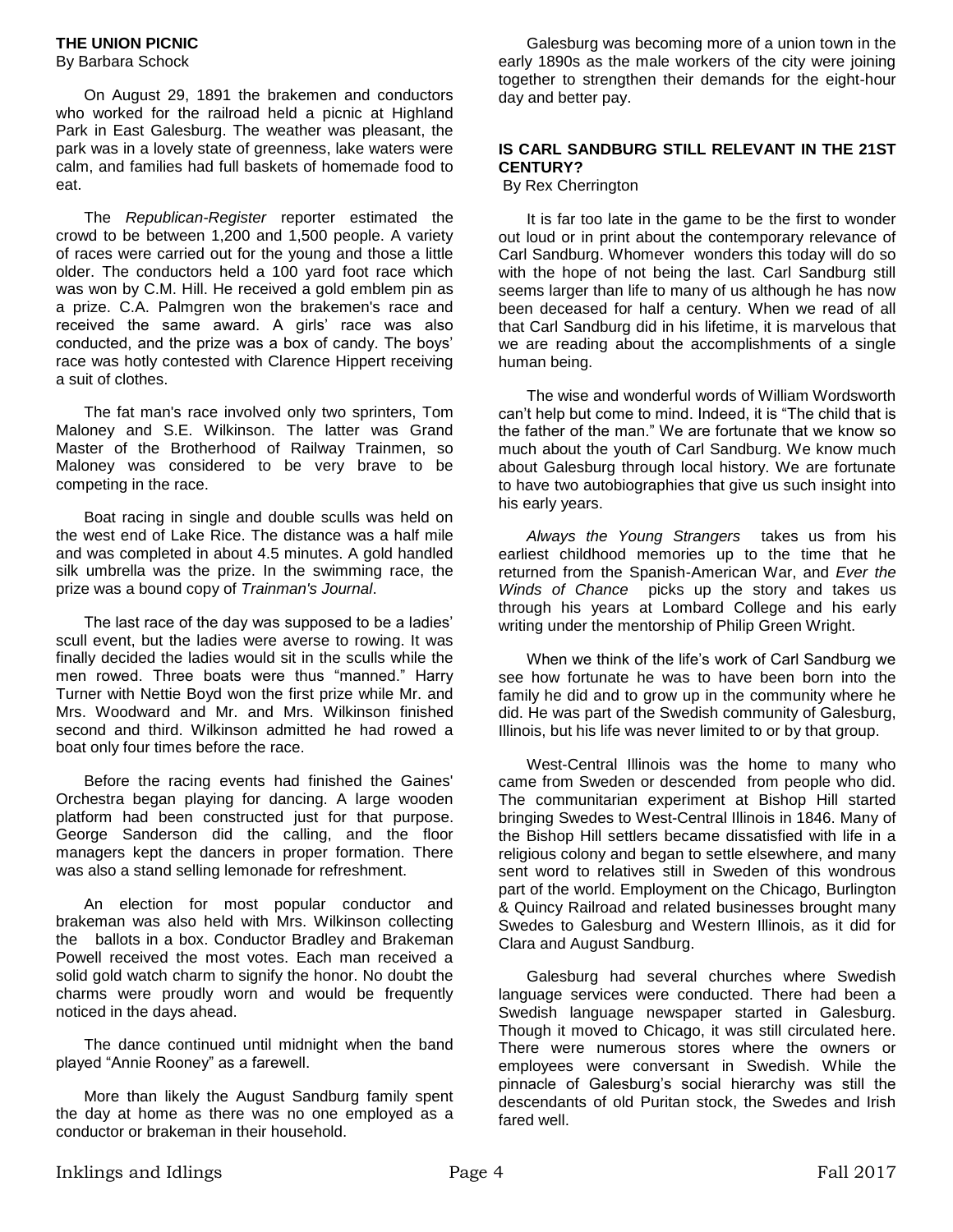Carl Sandburg was even more fortunate, with respect to the relevancy question, to be born into a working class family and live in a working class neighborhood. When one reads *Always the Young Strangers*, it is apparent that he and his peers were not particularly sheltered and were free to roam in the city anywhere they pleased, They could find employment to take them in and among the well to-do on "Quality Hill" who were not of the working class. These young boys knew much about what went on in town, including the lurid details of court cases which they went and observed. Between the "Haves" and "Have Nots" the Sandburg family seems to have been close to the middle, perhaps having slightly less than the exact middle, but living in a neighborhood where all were near the middle, some struggling more than the Sandburg's. Carl Sandburg's background gave him a generous sampling of what a cross section of Middle Americans found relatable, varying from curiosity to intense personal interest.

Sandburg's father worked as a blacksmith's helper at the shops of the CB&Q Railroad, and the Sandburg children would have been surrounded by others who were the children of railroad workers and parents who engaged in other manual labor. In Galesburg during the 1880's and 1890's young Sandburg would have heard much about labor struggles and the grievances that led to strikes, sometimes with fatal consequences. There would be none of it discussed in the Sandburg home though, per his father's rules. Carl recalled seeing the blood stains from one striking railroad engineer who was killed in the Great Strike of 1888. Young Sandburg was ten years old, and it couldn't have helped but have had an impact on him.

For a moment of brief comparison, a book entitled *Cambric Tea* was written by Rebecca Lawrence Lowrie, a woman who was roughly of the same generation as Carl Sandburg, though 13 years younger, but who grew up in a fine "castle" on "Quality Hill" in Galesburg and raised by "Brahmin" parents, her father an attorney with a very prestigious law firm. If her book about her childhood is an accurate reflection of what her concerns were in childhood, she was obviously very much sheltered from all world turmoil that was known to children in Sandburg's neighborhood. .

Carl Sandburg dropped out of the public school system to take a job to help support his family with younger mouths to feed then. He also rode the rails, went west to help with the wheat harvest, and then became a soldier who served in the Spanish-American War. This boy became the great man who could write and speak about what was relevant about a broad cross section of America.

With all this, Carl Sandburg developed a strong social conscience beginning with his background in the Swedish Lutheran and Swedish Methodist churches, enhanced by what he had picked up from reading publications at Lombard College about the Universalists. The Universalists were the church that sponsored Lombard

College. Universalism was a more liberal religious tradition than the religion of his parents, and while he did not join their church, he found agreement with them. Carl, through socialism was able to meet like-minded people who saw injustices and wished to work to make a difference, to right the wrongs. The socialists he met included his future wife.

After returning from the Spanish-American War, Carl Sandburg was accepted into Lombard College by a special act of the board since he had never completed high school. He had also been granted an appointment to the United States Military Academy at West Point, but due to his lack of formal education he failed the entrance exams, and there were no exceptions.

Sandburg designed his own curriculum at Lombard and took courses he believed would help him most in his desire to become a writer without concern for the requirements for a major, nor for a degree. Carl Sandburg made the transformation from boy to man, drawing upon every resource within him during the Lombard College years. Most importantly, it was during those years that he became mentored by Philip Green Wright, a poet, a socialist, an economist, mathematician, and so much more. The greatest of the so much more was being a friend to young Sandburg. Wright had a printing press in his basement, and Carl Sandburg's early attempts at poetry were published there in little books bound together by a ribbon. Again, it seems hard to imagine that Carl, or, as he called himself for a while, Charles, could not have been in a better place than Galesburg. He was not yet ready for Chicago but he was growing.

When "Charles" decided that he must leave Galesburg for his writing career to flourish, he headed for Chicago though he made a side trip detour through Milwaukee where he worked in the office of the Social-Democratic Party mayor. During this time in Milwaukee he met Lillian Steichen, a fellow Social-Democratic Party organizer and the sister of photographer Edward Steichen. Sandburg would marry Miss Steichen and later remark that the three people who had the greatest influence on his life were his wife, her brother Edward, and, of course, Philip Green Wright.

Carl Sandburg was a newspaperman and journalist in one capacity or another for much of his adult life. He had worked for a daily newspaper in Galesburg, and later in Chicago he was a beat reporter who is perhaps best remembered for his coverage of the Chicago Race Riots of 1917. He wrote with intensity half a century later about the angry mob trying to lynch Ed Jackson, a Negro prisoner held at the Knox County Jail in Galesburg. Sandburg had once seen a race riot averted in Galesburg, but later in Chicago he saw how deaths resulted when law and order could not be maintained.

He was a movie reviewer, a writer of newspaper and magazine articles, sometimes for socialist publications under an assumed name. And there was Carl Sandburg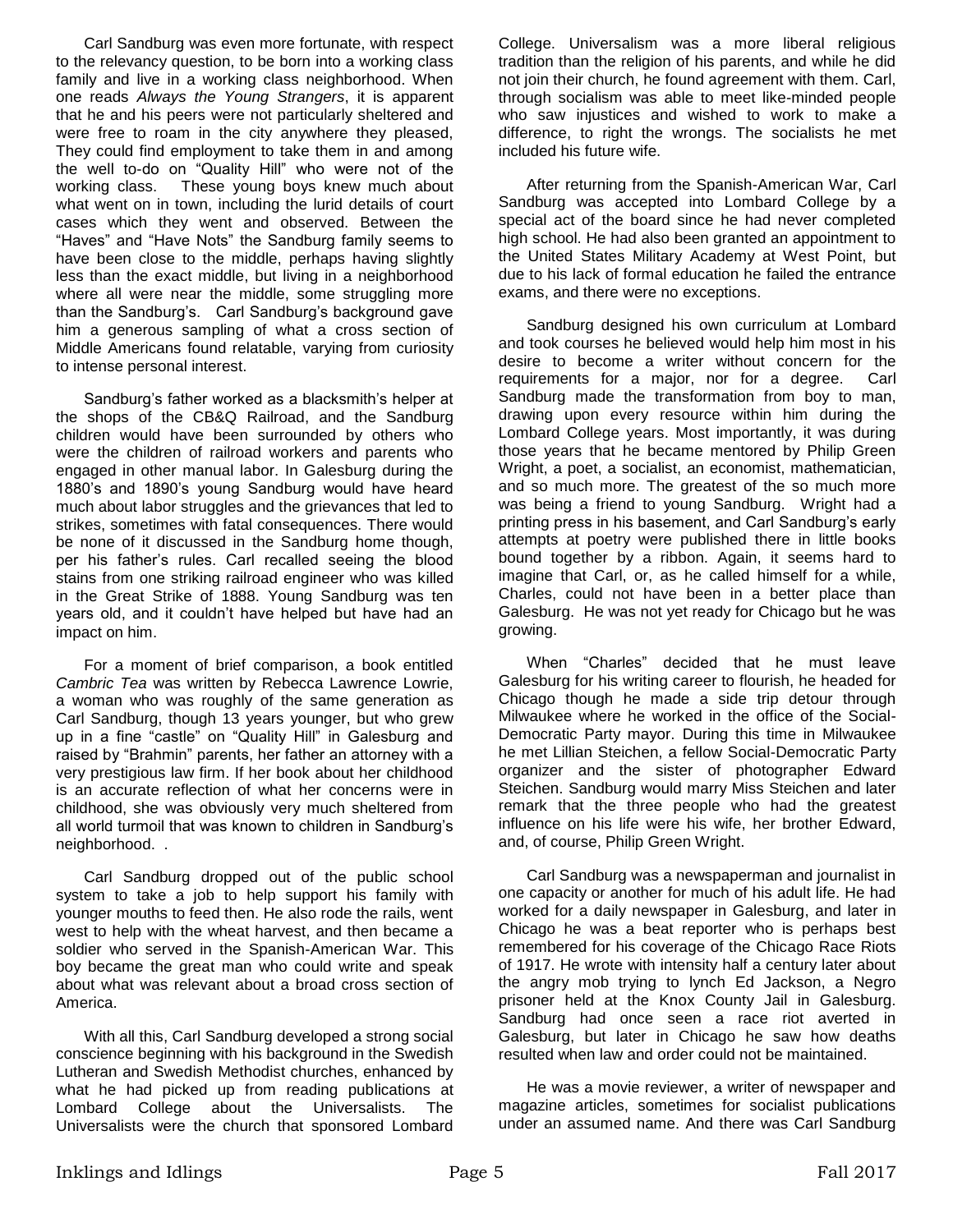the poet who needed the association of friends, admirers, and critics to hone his skills. He found an ally in Harriet Monroe, publisher of *Poetry*, the magazine in which he had poems published in 1914. He began winning awards for his poetry right away. *Chicago Poems* was published in 1916. Through Monroe he met numerous others who affected his career in a variety of ways.

The Social-Democratic Party with whom Sandburg affiliated himself when he was in his thirties was the conservative part of the socialist movement and was not trying to overthrow capitalism but trying to make capitalism more humane and fair through advocating for the forty-hour work week, overtime pay, compensation for workers who received workplace injuries or disabilities, and wanting to make the workplace safer. Almost everything came to fruition as these goals were largely adopted by the two major parties. Sandburg was always patriotic and believed in the United States of America or more specifically the common people and the ideal of a country without aristocrats, at least ones without official titles, such as lord, lady, duke, or duchess. When the international socialists took the position of keeping the United States out of the fight in World War I, Sandburg then differed with them and relinquished his membership in the Social-Democratic Party to which he never returned. He would, however, remain loyal to the principles of justice for working people. Sandburg seemed to emulate the idea that it is institutions who work for mankind, not the other way around, and when institutions are not working properly, then change is necessary.

The present case for the relevance of Sandburg today must not turn into an attempt to write another biography. For the antecedents of Sandburg's relevance today we must look at the relevance he had in his own lifetime. It could be contended that his relevance comes from his reluctance to place limits on himself as he applied himself in journalism, poetry, biography, musicology, children's prose, motion picture consulting, and more that he brought with him something he had gained from each that he could contribute to another field, and if he was not a unique person in this respect, he had to be nearly so. Carl Sandburg emerged as the most successful of the Chicago Poets, sometimes called the Prairie Poets. Sandburg possessed or developed a kind of genius for doing the right thing with his career. His wife, Paula, also helped in that regard.

When we speak of the very essence of anything, we speak of the marrow of the bone. Sandburg did not need to conduct any studies to find this marrow. His boyhood placed him in the middle of this marrow of America. As he matured, he reflected upon it, and as he grew up in it and lived in it, particularly up to age forty or so, the patterns were clearly established in his mind. Relevance no doubt has to do with living a life with a broad range of experiences but also experiencing it more deeply, as Sandburg could be described as a soulful man, and then the third and most important element of relevance is the ability to interpret and express oneself about the total experience. Sandburg was masterful in all three. In short, he was a capable man. How could a man or woman who is not capable possibly be relevant?

This story is too short to list all of the awards and recognitions Carl Sandburg received, but they are mentioned as they reflect the opinions of many others as to his ability. Arguably, there were three Pulitzer Prizes when counting that first poetry award that became the Pulitzer Prize for Poetry. There were many honorary doctorates from colleges and universities, a Grammy for the spoken word, one of two persons to address a joint session of Congress who were not public officials, honors from the King of Sweden, and being selected to work in Hollywood as a movie consultant. The list is longer but this makes the point of how varied were his accomplishments, and he didn't merely dabble in all these fields. He made significant contributions.

In summary, it is beneficial to remember the words of President Johnson's spoken at Carl Sandburg's Memorial Service in 1967, *And like (Walt) Whitman, Sandburg seemed to have his finger on the American pulse. He seemed able to give voice to the whole range of America's hopes and America's hates. He seemed able to communicate, above all the restless energy that has vitalized, stimulated, and--on occasion--degraded the history of our nation.*

In many respects the function of a priest is to comprehend, consider, and interpret the meaning of experience in the context of the values embraced by a society. One who has done so well will be relevant, and one who has done so very well will be relevant long after the mortals who were the actors in the "play" have passed from the earth. In this respect, Sandburg could be considered the high priest of American Democracy, for he transcended the mere commentary on events and people and focused his attention on the essence. It is the essence that will endure as long as people continue this American experiment in self-governance. No matter what label one would try to pin on Carl Sandburg, he was always a patriot and knew the country he believed in was more than a government. Carl Sandburg's art form went farther than getting people to think. He could make people feel. Emotions of all types, joyous and otherwise, are the essence of our existence. There is that saying that I don't recall what he said but I do remember how he made me feel. Much has changed in the century plus since Sandburg left his boyhood hometown to become the Chicago Poet, but much of what brings us joy and brings us sorrow and that which produces the struggles of life and its rewards remain the same. This is why Carl Sandburg remains relevant. The events, the cast of characters, and more will, and do, change. The essence remains so much the same, and Carl Sandburg spoke to our essence in the songs he saved, the stories he told, his way of relating the life of Lincoln, and, of course, in the poems he wrote.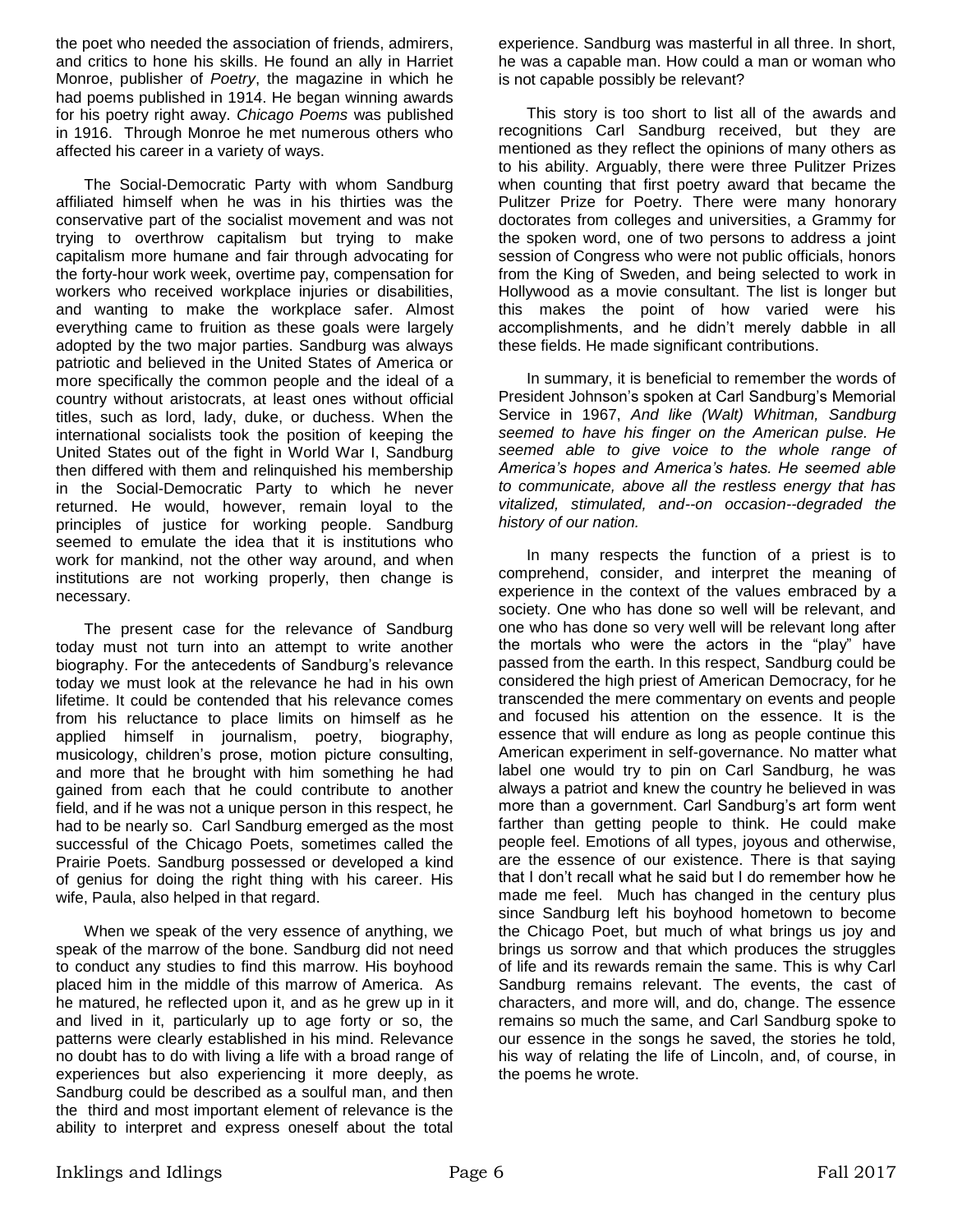## **SANDBURG AT 1940 S-A WAR REUNION**

By Mike Hobbs



**1940 Reunion of Spanish-American War veterans from Company C.** Courtesy Galesburg Public Library Archives

This blurry portion of a photograph from the Galesburg Public Library Archives shows Sandburg at a 1940 reunion in Galesburg of thirty-nine Company C Spanish-American War veterans. He is recognizable in the first row, second from left. It is not known in which building this photograph was taken.

Sandburg was working as a painter apprentice, a job he didn't like, in 1898 when he heard about the explosion of the battleship Maine in Havana harbor. The news excited him. His biographer Penelope Niven writes *in Carl Sandburg, A Biography* that Sandburg *devoured Chicago newspapers which kept Galesburg citizens aware of the growing national clamor for war, the liberation of Cuba, the achievement of Manifest Destiny. Like most Americans, Charlie believed that the Spanish deliberately perpetrated the explosion of the Maine….* War against Spain was declared on April 24. Two days later Sandburg enlisted in Company C, Sixth Infantry Regiment, Illinois Volunteers.

In a story that appeared in the Fall 2014 *Inklings and Idlings* that dispelled the notion that Sandburg hated Galesburg, Niven wrote,

[Sandburg*] took particular pride in his service in the Spanish American War, and in 1940 attended a reunion of his Company C, Sixth Infantry Regiment of Illinois Volunteers in Galesburg. In 1898 when they volunteered for war service, there were twelve college boys and at least twenty farmers in the company, and many of them had relatives who had fought in the Civil War. An estimated ten thousand citizens thronged to the Galesburg armory and the train station to send them on their way to war. Sandburg paid tribute to his fellow soldiers in Always* 

*The Young Strangers, and in a letter in 1940 to his publisher, Alfred Harcourt: "Most of them are the real stuff and having had little fear of death or hardship will take old age and decrepitude without whimpering." Sandburg also wrote in his autobiography that many of his fellow soldiers remained his lifelong friends.* 

# **CALKINS ON SANDBURG**

By Mike Hobbs

Earnest Elmo Calkins (1868-1964), a Knox College graduate, was called the Dean of Advertising and "arguably the single most important figure in early twentieth century graphic design." He co-founded the influential New York Calkins and Holden advertising agency in 1902.

Calkins was born in Geneseo, IL. The family moved to Galesburg where his father became City Attorney. At age six measles caused the onset of deafness in young Calkins. By age fourteen he was completely deaf. He attended Knox where his deafness hurt his academic performance. Despite his disability he was elected editor of the college newspaper. He barely graduated in 1891. Later he served as honorary trustee of Knox until his death. In 1944 he founded the Knox College Fifty Year Club.

In 1937 his book *They Broke the Prairie* was published. It is subtitled "*Being some account of the settlement of the Upper Mississippi Valley by religious and educational pioneers, told in terms of one city, Galesburg, and of one College, Knox*." He ends his book with these words about Sandburg:

*Carl Sandburg is Galesburg's only native born poet. He sprang from that Swedish stock which gives the town its ingrained Scandinavian touch….[He] belongs to the prairie. He is its authentic voice. His words pour forth with the sprawling fecundity of these fertile lands, silos and grain elevators, windmills, and piebald hogs, far horizons and sunsets of burnished gold. Almost any of his verses would serve as an appropriate pendant to this chronicle of the old Military Bounty Tract. For example he says in "The Prairie":*

"*I am the prairie, mother of men waiting. They are mine, the threshing crews eating breakfast, the farm boys driving steers to the cattle pens. They are mine, the crowds of people at at a Fourth of July picnic, listening to a lawyer read the Declaration of Independence, watching the pinwheels and Roman candles at night, the young men and women two by two hunting the bypaths and kissing bridges. They are mine, the horses looking over the fence in the frost of late October, saying good morning to the horses hauling wagons of rutabaga to market. They are mine, the old zigzag rail fences, the new barb wire."*